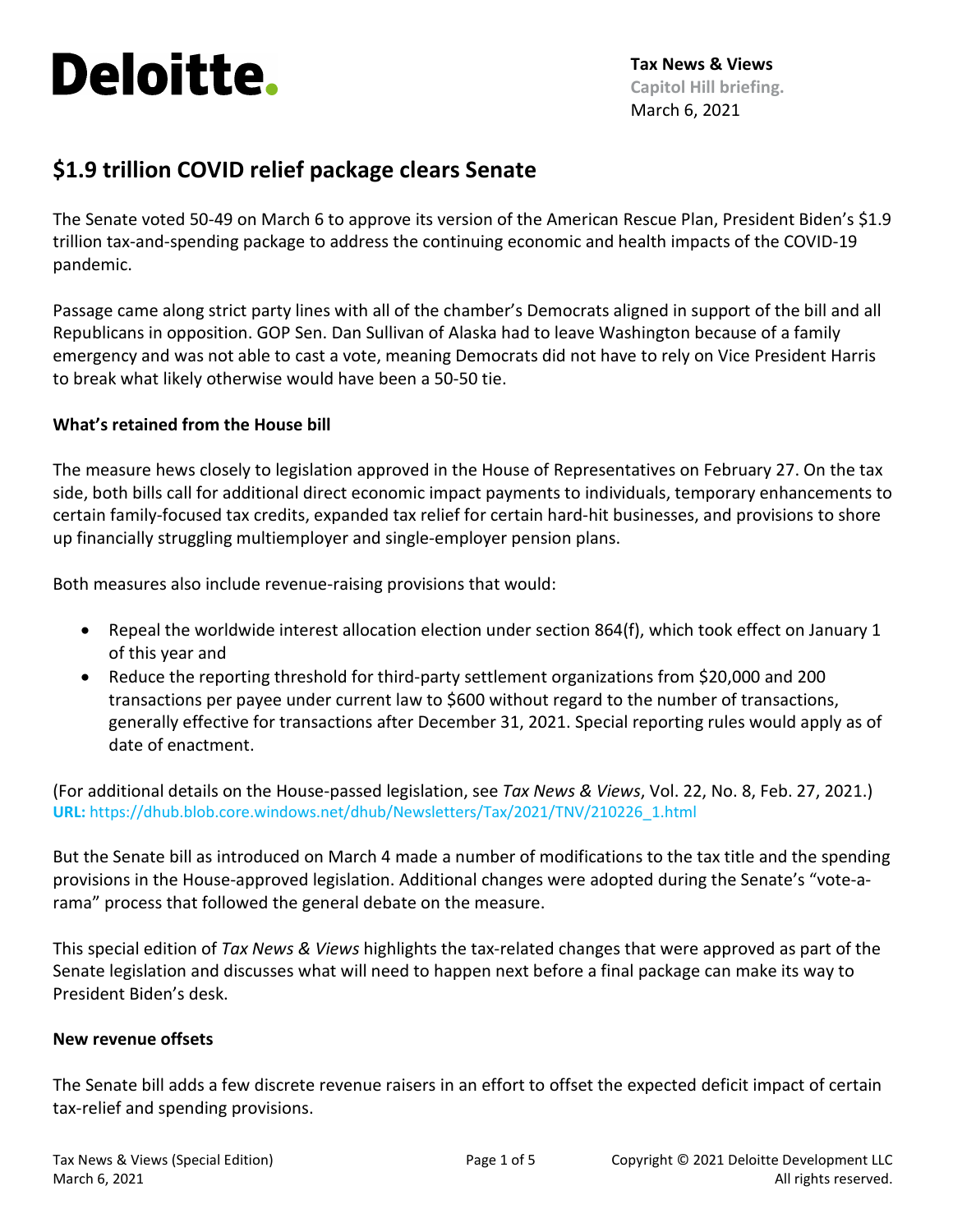**Extension of excess business loss limitation:** The Senate legislation includes a provision not in the House bill that would extend section 461(l) – that is, the so-called "excess business loss" rule, which generally limits certain current losses attributable to trades or businesses for noncorporate taxpayers to \$250,000 (\$500,000 in the case of joint filers), indexed for inflation – through 2026. The limitation was enacted in 2017's Tax Cuts and Jobs Act but was suspended for taxable years beginning in 2018, 2019, and 2020 in last year's Coronavirus Aid, Relief, and Economic Security (CARES) Act. It is currently scheduled to expire at the end of 2025.

The proposed extension of the limitation was adopted as part of an amendment offered by Finance Committee Chairman Ron Wyden, D-Ore. It is expected to help absorb the revenue loss from another provision in Wyden's amendment that would make a portion of unemployment insurance income tax-free for certain taxpayers while making other modifications to the federal supplement to state-level unemployment benefits. (More on those provisions below.)

**Expanded roster of 'covered employees' under section 162(m) deduction limitation:** The Senate-approved bill also adds a provision that would expand the list of "covered employees" under the section 162(m) limitation on the deduction for excessive employee remuneration.

Current law limits public companies from deducting more than \$1 million in compensation paid to the CEO, CFO, and the next three highest-paid officers. (The CFO was added the list under the Tax Cuts and Jobs Act.) The Senate bill would expand the list of covered employees to include the next five highest-paid employees.

This provision would offset the deficit impact of proposals aimed at providing funding relief to financially struggling multiemployer and single-employer pension plans. Notably, it would not take effect until tax years beginning after the end of 2026.

### **Changes to business tax incentives**

The House's COVID relief bill proposes to expand certain credits available under current law to business facing economic disruption because of the pandemic. The Senate measure adopts those House provisions and proposes to make them more generous.

**Further expansion of the employee retention tax credit:** The Senate measure would build on the House bill's enhancements to the employee retention tax credit by allowing certain hardest hit businesses to count wages paid to all employees as qualifying wages (rather than just those wages paid to employees that are not providing services) and by making the credit available to certain start-up businesses, subject to certain limits. It also would clarify that employers that were not in existence in 2019 must use their average number of 2020 employees for purposes of determining the credit wage base and that qualified wages do not include wages taken into account as payroll costs under certain Small Business Administration programs. Similar aggregation rules for employers apply as in last year's CARES Act.

**Further expansions of paid sick- and family-leave credits:** The Senate bill also would expand the House's proposed enhancements to the employer payroll tax credits for COVID-related paid sick leave and paid family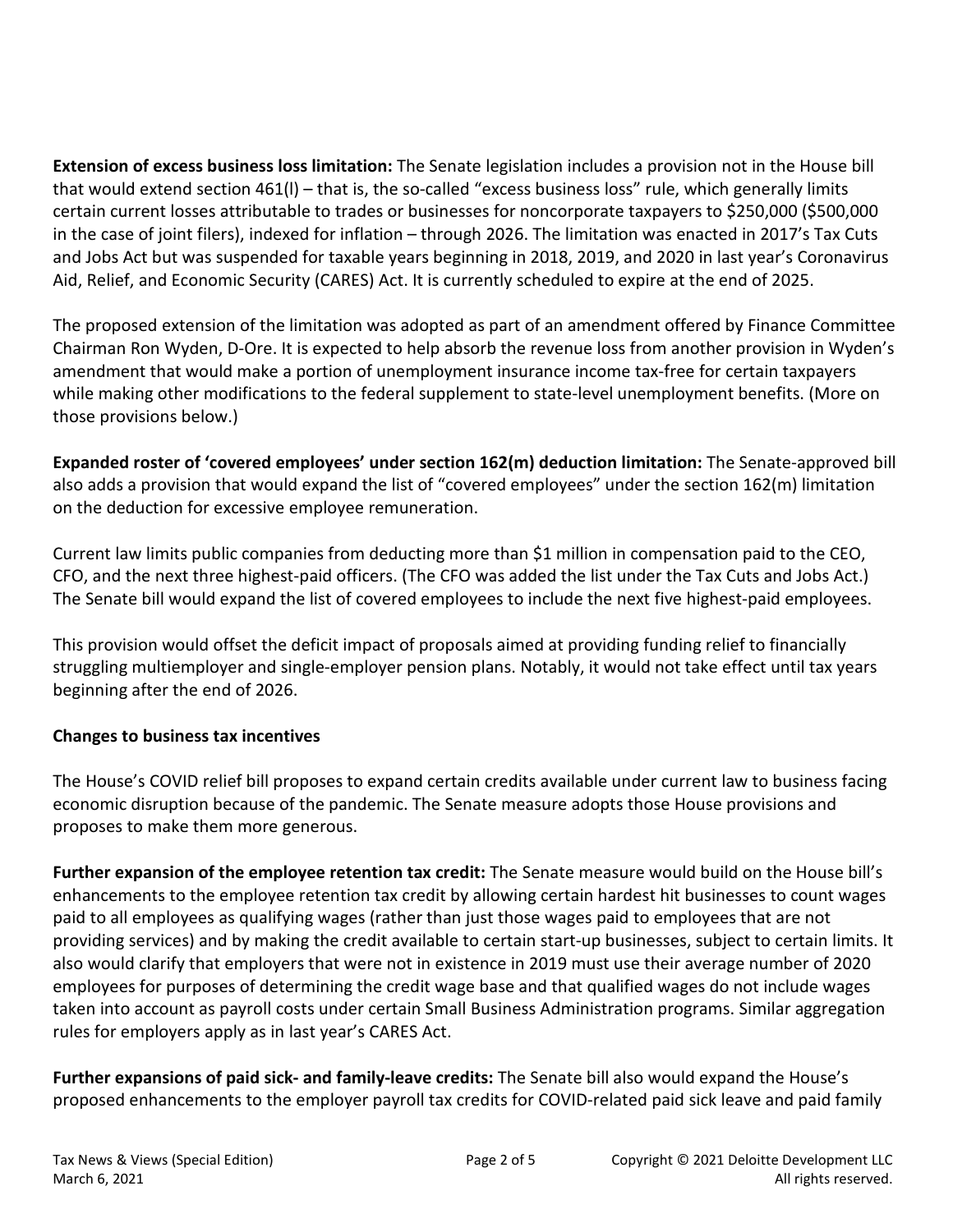leave by providing for reimbursement of pension plan and apprenticeship program contributions made by employers under collective bargaining agreements that are allocable to employee paid sick and family leave. It also would clarify that qualified sick leave wages do not include wages taken into account as payroll costs under certain Small Business Administration programs.

#### **Changes to individual tax incentives**

Modifications to individual tax incentives include a proposed haircut for direct economic impact payments, tax relief for certain recipients of unemployment insurance benefits, and a new income tax exclusion for certain borrowers who benefit from cancellation of student loan indebtedness.

**Faster phase-out for economic impact payments:** The Senate legislation includes a provision backed by moderate Democrats that would accelerate the phase-out of the direct economic impact payments to individuals in an effort to better target the relief to those facing financial hardship.

As is the case in the House-passed bill, the \$1,400 payment amount under the Senate version would begin to phase out when adjusted gross income (AGI) reaches \$75,000 for single taxpayers, \$112,500 for heads of household, and \$150,000 for joint filers. Under the Senate-passed plan, however, payments would be fully phased out when AGI reaches \$80,000 for single taxpayers (compared to \$100,000 in the House bill), \$120,000 for heads of household (\$150,000 in the House bill), and \$160,000 for joint filers without children (\$200,000 in the House bill).

**Tax exclusion for certain unemployment insurance benefits:** Finance Committee Chairman Wyden's amendment extending the limitation on excess business losses (discussed above) also includes a provision that would exempt from gross income up to \$10,200 in unemployment insurance benefits received in 2020 for households with income below \$150,000. (The extension of the business loss limitation is intended to offset the deficit impact of the proposed tax relief).

The amendment also would extend the enhanced federal supplement to state-level unemployment benefits through September 6 (compared to August 29 in the House bill) but reduce the payment amount to \$300 a week (from \$400 in the House bill).

**Gross income exclusion for forgiven student loan indebtedness:** The Senate bill includes a new provision that calls for an exclusion from gross income for student loan indebtedness forgiven after December 31, 2020, and before January 1, 2026. (The exclusion would not apply if the indebtedness was forgiven in exchange for the performance of services for certain entities.)

#### **No minimum wage hike or tax-based workaround**

Democrats were forced to drop a provision in the House-passed measure that would increase the minimum wage to \$15 an hour after the Senate parliamentarian advised that the provision would have only an incidental impact on the federal budget and therefore would not comply with one of the so-called Byrd Rule limitations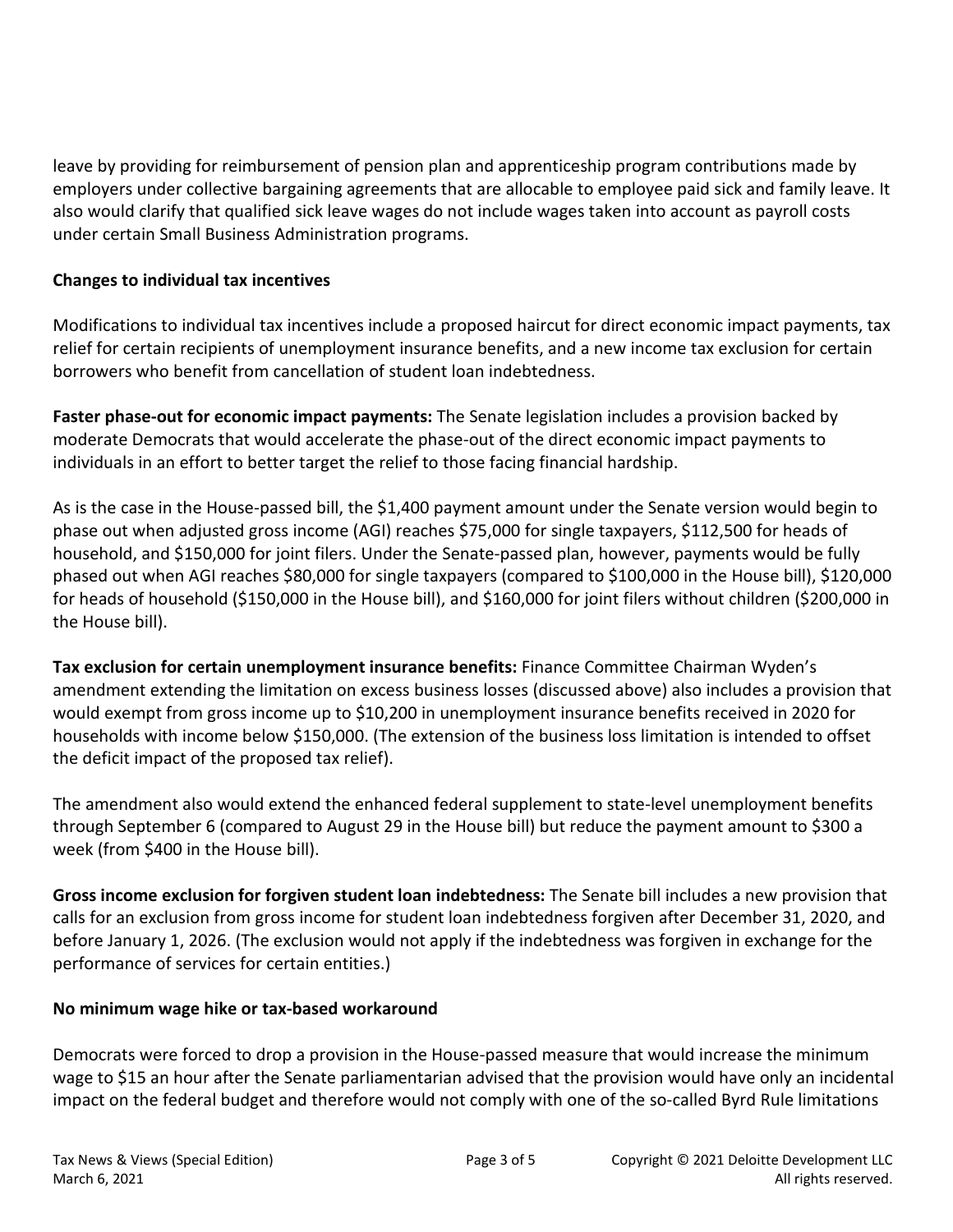on what can be included in a reconciliation bill. (The American Rescue Plan is moving through Congress under fast-track budget reconciliation rules that allow qualifying measures to pass in the Senate by a simple majority vote rather than the three-fifths supermajority typically required to overcome procedural hurdles in that chamber. These protections essentially put Democrats in a position to advance the bill without Republican support.)

Budget Committee Chairman Bernie Sanders, I-Vt., tried without success to add the provision to the Senate bill during the vote-a-rama process. (His amendment was subject to a point of order and fell well short of the 60 votes required for adoption.)

Finance Committee Chairman Wyden had indicated in the wake of the parliamentarian's ruling that he would offer a workaround that "would impose a 5 percent penalty on a big corporation's total payroll if any workers earn less than a certain amount." (He did not specify his proposed wage floor or the parameters for determining what businesses would be subject to the tax penalty.) Wyden subsequently dropped that plan, however, telling reporters that the time that would be required to draft appropriate anti-avoidance rules would create an unacceptable delay in getting the larger bill through the Senate and back to the House for reconsideration.

### **Back to the House**

The Senate bill now heads back across the Rotunda to the House. Democratic leaders in that chamber have indicated that they intend to bring the measure to the floor for consideration and a vote on final passage during the week of March 8. (In addition to the proposed tax changes, House members will also have to consider Senate amendments to various spending provisions.)

Democratic leaders in both chambers have indicated that they intend to get a final bill to President Biden before March 14, when the latest round of emergency federal supplements to state-level unemployment benefits is scheduled to expire.

President Biden is expected to sign the measure into law once it reaches his desk.

— Michael DeHoff Tax Policy Group Deloitte Tax LLP